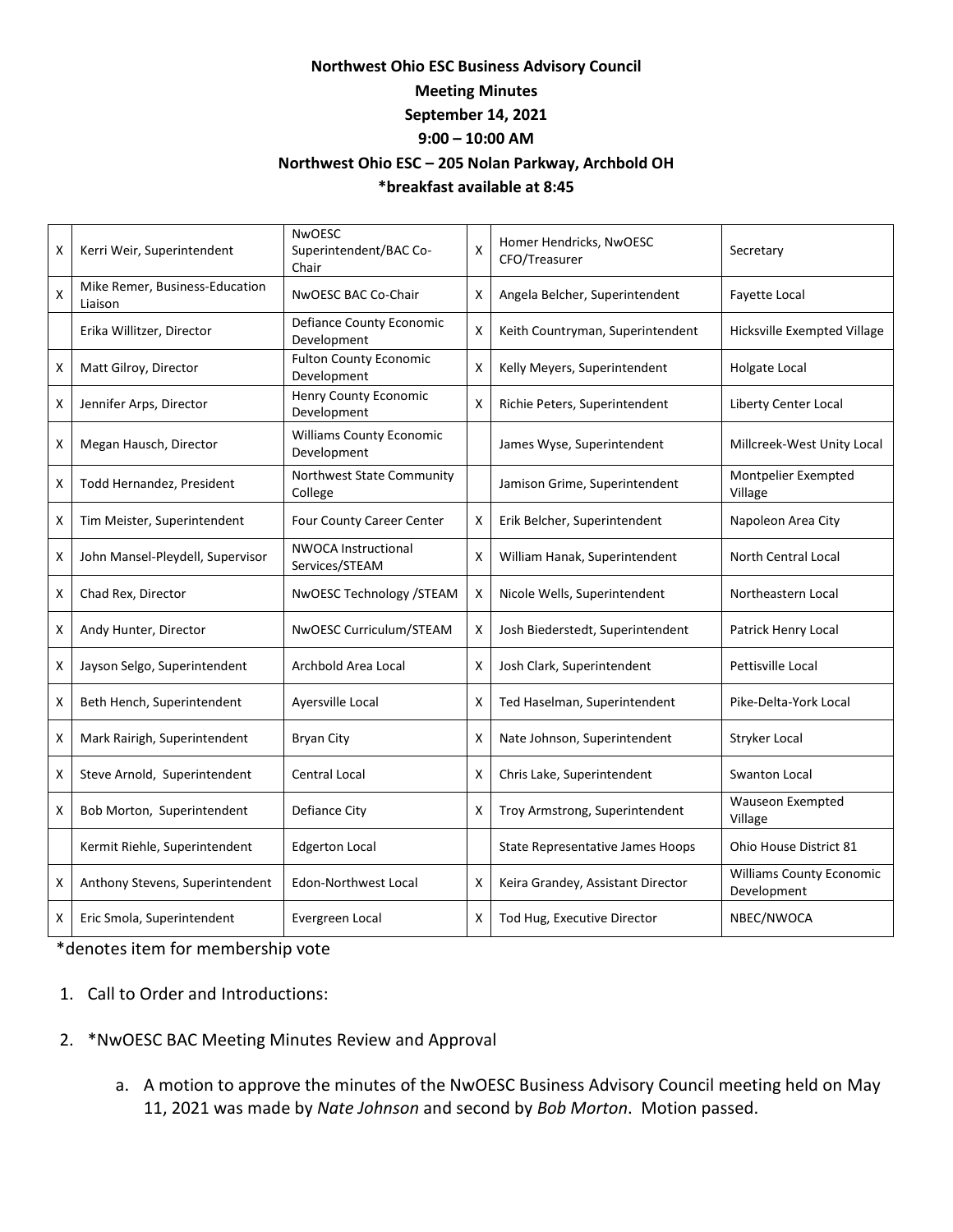- 3. \*NwOESC BAC Guidelines/Plan FY22 Review and Approval
	- a. Overview of proposed changes
	- b. A motion to approve the NwOESC Business Advisory Council Plan for FY22 was made by *Tim Meister* and second by *Anthony Stevens*. Motion passed.

c.

- 4. Business and Education Spotlights Coordinated by Mike Remer.
	- a. Business Spotlight
		- i. John Mansel-Pleydell M.ED NWOCA Professional Learning Group Supervisor
			- *Discussed involvement with the STEAM Coalition, and Career Champions List*
			- *Focused on the Advanced Manufacturing Consortium, its programs, and future direction.*
			- *Reviewed the Consortium's priorities for 2021-22 and shared it is considering reorganizing under 501c3 or 501c6 and applying for the Ohio Industry Sector Partnership Grant.*
	- b. Education Spotlight:
		- i. Dr. Todd Hernandez President/ CEO at Northwest State Community College
			- *Reviewed the College's mission and strategic plan.*
			- *Discussed new programs in Agribusiness, Skilled Trades, and Entrepreneurial and Marketing certificates.*
			- *Shared new services such as TRIO for student support and non-academic advising and Achieving the Dream focusing on diversity, equity, and inclusion.*
			- *Presented scholarship information and the College's economic impact.*
- 5. Fulton County Economic Development Director Updates and Information Sharing:
	- *The business community is thankful for the school's efforts to open as normal.*
	- *Demand for employees is high and is expected to last for at least three years.*
	- *Discussed broadband efforts and solar field development.*
- 6. Henry County Economic Development Director Updates and Information Sharing:
	- *AP Alternatives is involved with racking for solar projects in the area.*
	- *Looking at creative approaches to get manufacturing in schools to increase their exposure.*
- 7. Williams County Economic Development Director Updates and Information Sharing:
	- *Workforce demand is high with concerns for attraction and retention.*
	- *What is manufacturing willing to do to work with schools.*
	- *Discussed Altenloh Brinck expansion, AquaBounty, and housing needs.*